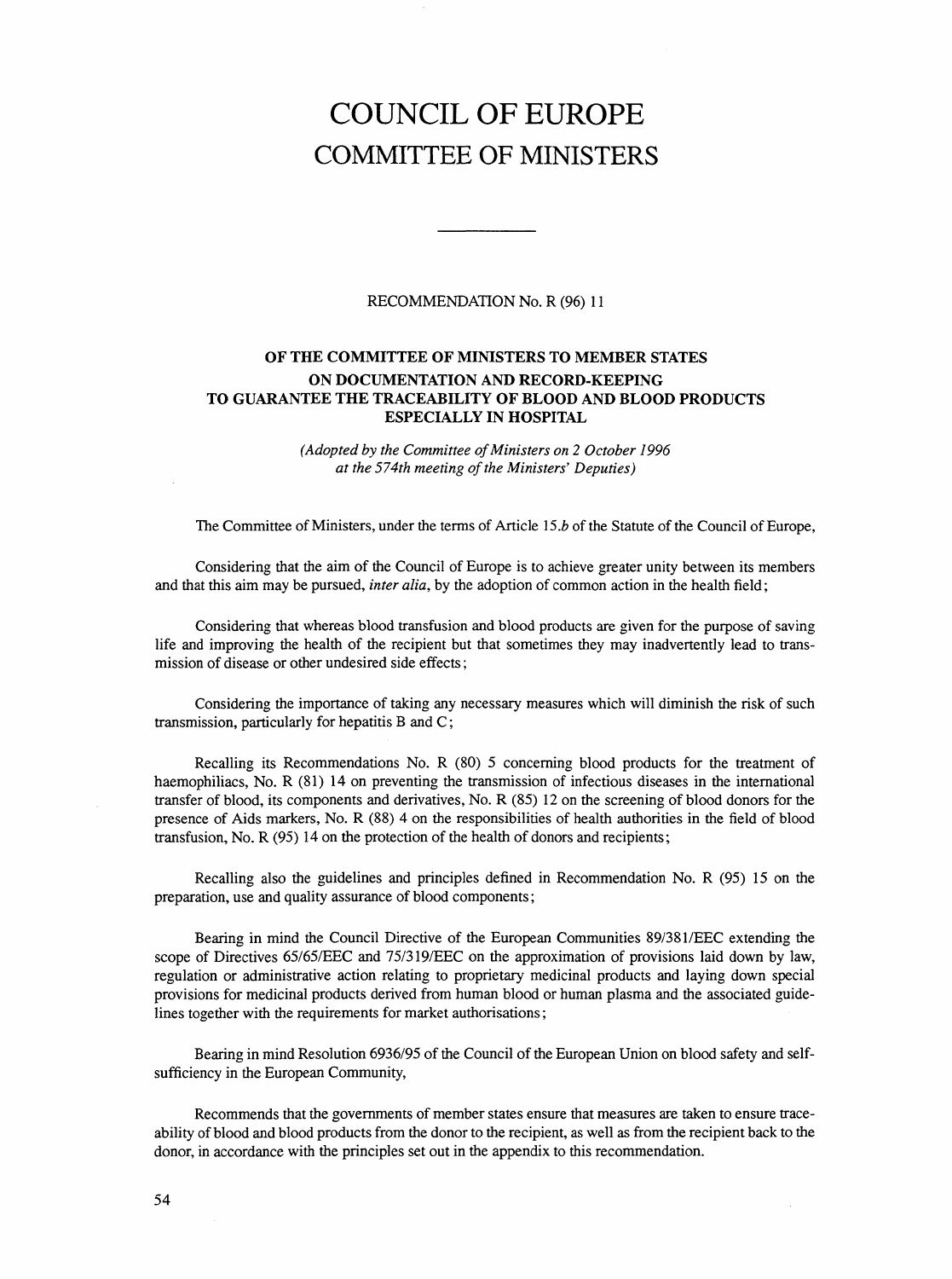Appendix to Recommendation No. R (96) 11

#### A. Field of application

This recommendation applies to:

- i. the unit (static or mobile) collecting the blood or plasma;
- ii. the blood bank in the hospital;
- iii. the operating theatre, ward or clinic where the blood or blood product is transfused.
- Note: i. and ii. may be one and the same entity.

#### B. Principles

National health authorities are responsible for determining the general principles under which blood transfusion operates in each country. The principles of good practice set out below are designed to ensure two-way traceability of blood and blood products from donors to recipients and recipients to donors. Because blood or blood products may cross national boundaries, traceability should also be ensured at the international level.

#### i. Unit collecting the blood or plasma

1. Details of the donor of any donation should be registered at the unit collecting the blood or plasma. These should include name, address and date of birth. Hard copy or computer records are acceptable.

2. All personal details should remain confidential and be kept in a secure place. Access should only be allowed to those who have a need to know.

3. Each donation should be given a reference number, preferably using a bar code. Each component from that donation should have the same number to which may be given a subsidiary code, if appropriate. Labelling should comply with the relevant national legislation and international agreements and should particularly include the producer's name and address (see Recommendation No. R (95) 15). Where components from individual donations are pooled to provide the required therapeutic dose (for example platelets), there must be a secure numbering system that allows all components of the pool to be traced.

4. Samples for testing for blood groups and markers of infection should be labelled with the relevant code number of the donation.

5. The detailed results of these tests, together with the relevant donation numbers, should be noted on a results sheet.

6. The blood group, and where appropriate the phenotype, should be given on the vessel containing the donation. Such information should also be entered in the confidential database.

7. The destination of each donation and of each component should be noted in a register. This must state whether the donation was sent for clinical use, for fractionation, for research or whether it was discarded.

8. The register should also give the precise address to which the donation or component was sent together with the person responsible for its receipt.

9. The transfusion unit should be able to identify the donor of any suspect donation.

10. The transfusion unit should be in a position to inform the blood bank quickly in the event that it discovers some problem with a donation. The blood bank should be in a position to identify the recipient.

#### ii. The blood bank in the hospital

11. The hospital blood bank should keep a register of each donation or component or blood product received. This should state the date and time of receipt and the relevant code or batch number.

12. When the hospital blood bank receives a request for blood or a blood product it should ensure that the request form contains details of the name and date of birth of the intended recipient and ward or clinic where the blood is to be sent. Details of the consultant responsible for the recipient should also be included. These details should be entered on a register in the blood bank against the code or batch number for the blood or blood product.